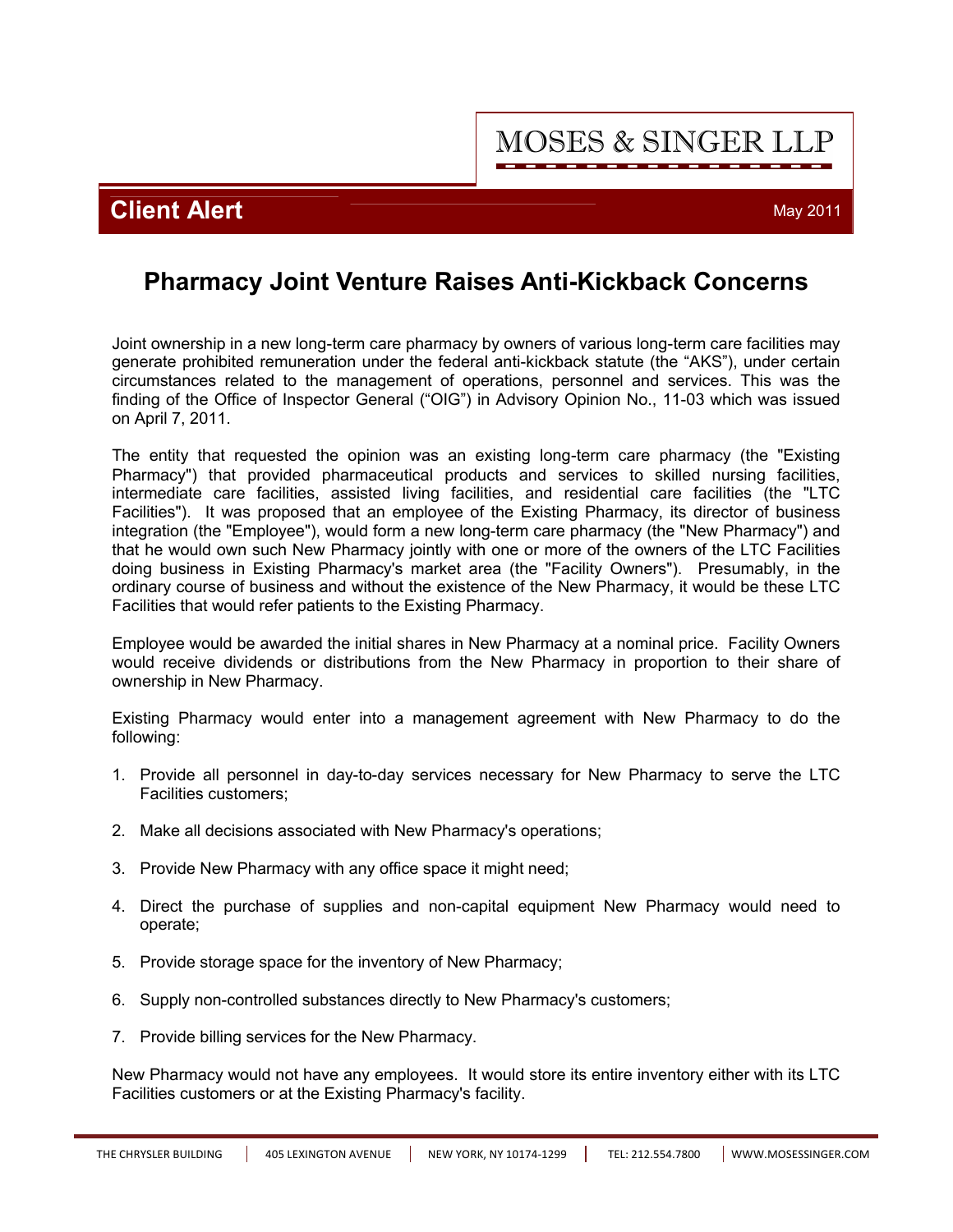In exchange for the above services New Pharmacy would pay Existing Pharmacy a management fee equal to \$1.25 for each prescription. New Pharmacy would also be responsible for the direct costs of pharmacy operations, billing services, consulting pharmacist services, clinical education and overhead expenses, among other expenses.

The OIG restated its continuing concern about certain problematic joint venture arrangements between those in a position to refer business, such as the LTC Facilities, and those furnishing items or services for which Medicare or Medicaid pays, such as the Existing Pharmacy. In other words, a problematic joint venture can occur when a health care provider in one line of business (here the LTC Facilities) expands into a related health care business by contracting with an existing provider of a related item or service to provide the new item or service to the health care provider's existing patient population. In the proposed transaction, the OIG expressed concern that the Facility Owners were expanding into such a related line of business.

In its analysis, the OIG refers to previous guidance it issued on suspect contractual joint venture arrangements. The OIG found that the arrangement analyzed in the previous guidance was very similar to the proposed arrangement. In finding that the proposed transaction was problematic and could generate prohibited remuneration, implicating the AKS, the OIG's looked at the following factors:

- 1. The Facility Owners would be expanding into a related line of business (long-term care pharmaceutical products and services) that would be dependent on referrals from the LTC Facilities.
- 2. The Facility Owners would not actually participate in the operation of New Pharmacy but rather would contract out substantially all New Pharmacy operations;
- 3. Existing Pharmacy is an established provider of the same services that New Pharmacy would provide and is in a position to directly provide pharmaceutical products and services in its own right, to bill insurers and patients in its own name, and to retain all available reimbursement;
- 4. Existing Pharmacy's employee would participate as owner and organizer of New Pharmacy;
- 5. The aggregate payment to Existing Pharmacy would vary with the volume of referrals from the LTC Facilities, as would the Facility Owners' income (which would be based upon the net profits and positive cash flow generated by New Pharmacy's operations);
- 6. Existing Pharmacy and the Facility Owners would share in the economic benefit of New Pharmacy.

For these reasons, the OIG concluded it could not exclude the possibility that the proposed arrangement was designed to permit the Existing Pharmacy to do indirectly what it could not do directly; to pay the Facility Owners a share of the profits from their referrals for pharmaceutical products and services. Given the above, the OIG found there was a significant risk that the proposed arrangement would in fact constitute an improper joint venture structured to reward the Facility Owners for the referrals, thus implicating the AKS.

Entities wishing enter into a joint venture with other entities already operating in their line of business and that are in a position to make referrals should carefully structure the joint venture in light of this new OIG opinion.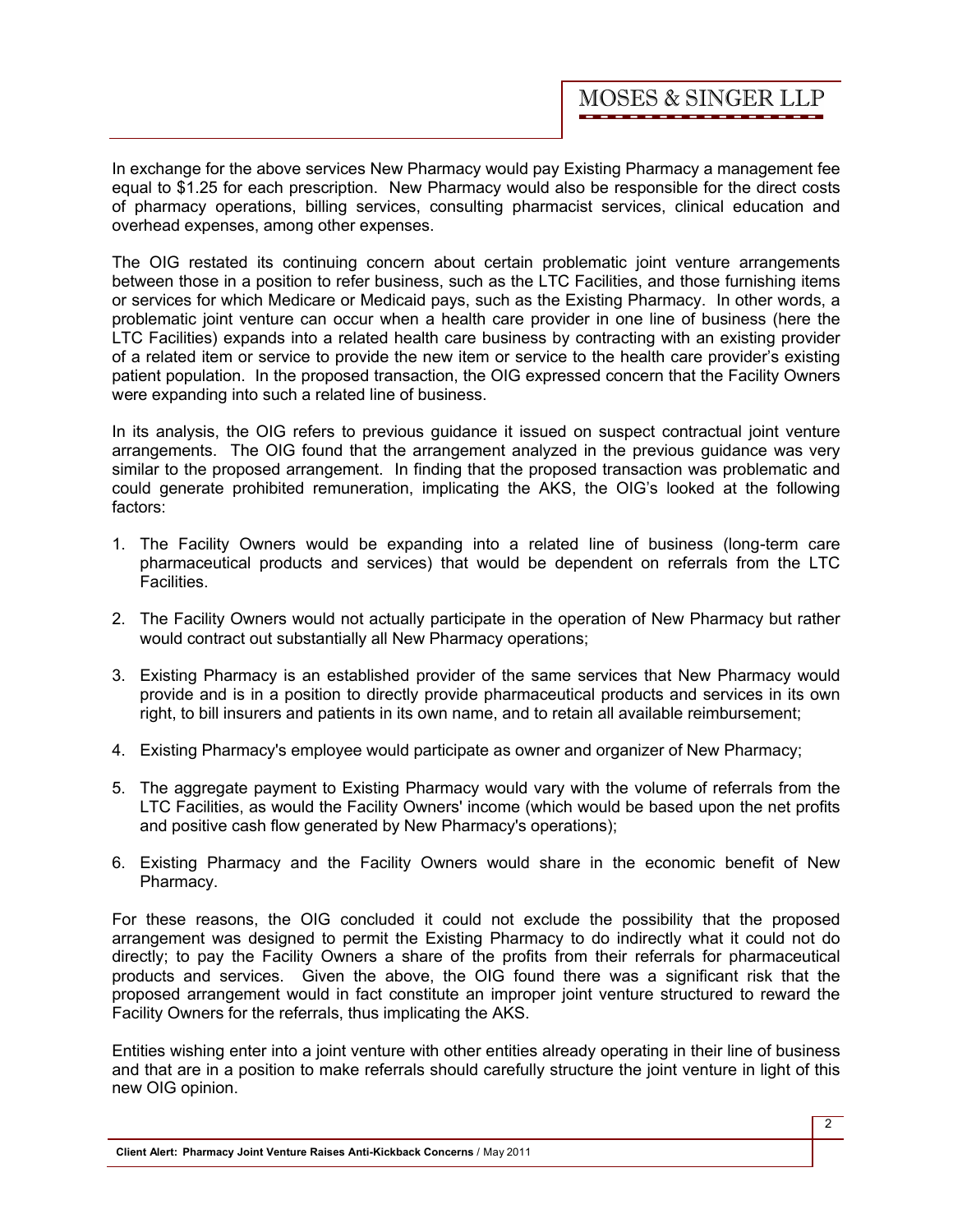If you have questions regarding this Alert, please contact the authors, **[Linda A. Malek](http://www.mosessinger.com/personnel/lmalek/)** at 212.554.7814/lmalek@mosessinger.com, **[Samuel J. Servello](http://www.mosessinger.com/personnel/sservello/)** at 212.554.7872/ sservello@mosessinger.com or **[Osato F. Chitou](http://www.mosessinger.com/personnel/ochitou/)** at 212.554.7823/ochitou@mosessinger.com.

# **MOSES & SINGER LLP**

The lawyers in Moses & Singer's [Healthcare Group](http://www.mosessinger.com/Healthcare/) serve as counsel for not-for-profit healthcare systems, academic medical centers, governmental healthcare providers and proprietary healthcare companies. We regularly provide advice on the legal, regulatory and corporate issues that arise from the various state and federal laws applicable to such entities. Our involvement extends from the revision of corporate and medical staff bylaws to enhance governance and efficiency, to the representation of academic medical centers with respect to such wide-ranging issues as informed consent, privacy issues, human subject research compliance and sponsored research agreements and grant administration in the research context.

Our regulatory experience in the healthcare industry has enabled us to counsel clients in an array of issues faced by institutions. Our attorneys have counseled not-for-profit healthcare systems, academic medical centers, IRBs, researchers, scientific research consortia, research foundations, large mental healthcare organizations and New York City agencies on all aspects of Medicaid and Medicare reimbursement issues.

> **[Linda A. Malek](http://www.mosessinger.com/personnel/lmalek/) Chair** 212.554.7814 lmalek@mosessinger.com

**[Jeffrey M. Davis](http://www.mosessinger.com/personnel/jdavis/)** 212.554.7837 jdavis@mosessinger.com

**[Abraham Y. Skoff](http://www.mosessinger.com/personnel/askoff/)** 212.554.7897 askoff@mosessinger.com

**[Cathy J. Frankel](http://www.mosessinger.com/personnel/cfrankel/)** 212.554.7848 cfrankel@mosessinger.com

**[Jill E. Anderson](http://www.mosessinger.com/personnel/janderson/)** 212.554.7836

janderson@mosessinger.com

**[Osato F. Chitou](http://www.mosessinger.com/personnel/ochitou/)**

212.554.7823 ochitou@mosessinger.com

**[JoAnna R. Nicholson](http://www.mosessinger.com/personnel/jnicholson/)** 212.554.7661 jnicholson@mosessinger.com

**[David Rabinowitz](http://www.mosessinger.com/personnel/drabinowitz/)** 212.554.7815 drabinowitz@mosessinger.com

**[Samuel J. Servello](http://www.mosessinger.com/personnel/sservello/)** 212.554.7872 sservello@mosessinger.com

Since 1919, [Moses & Singer](http://www.mosessinger.com/firm_profile/firm_description.php) has provided legal services to diverse types of businesses and to highnet-worth individuals. Among the firm's broad array of U.S. and international clients are leaders in banking and finance, entertainment, media, real estate, healthcare, advertising, and the hotel and hospitality industries. We represent clients in financing and corporate transactions, intellectual property and commercial litigation, and in connection with corporate reorganizations and bankruptcies. Individuals look to Moses & Singer for sophisticated and effective legal services in the areas of matrimonial law, income tax, trusts and estates and wealth preservation.

**Client Alert: Pharmacy Joint Venture Raises Anti-Kickback Concerns** / May 2011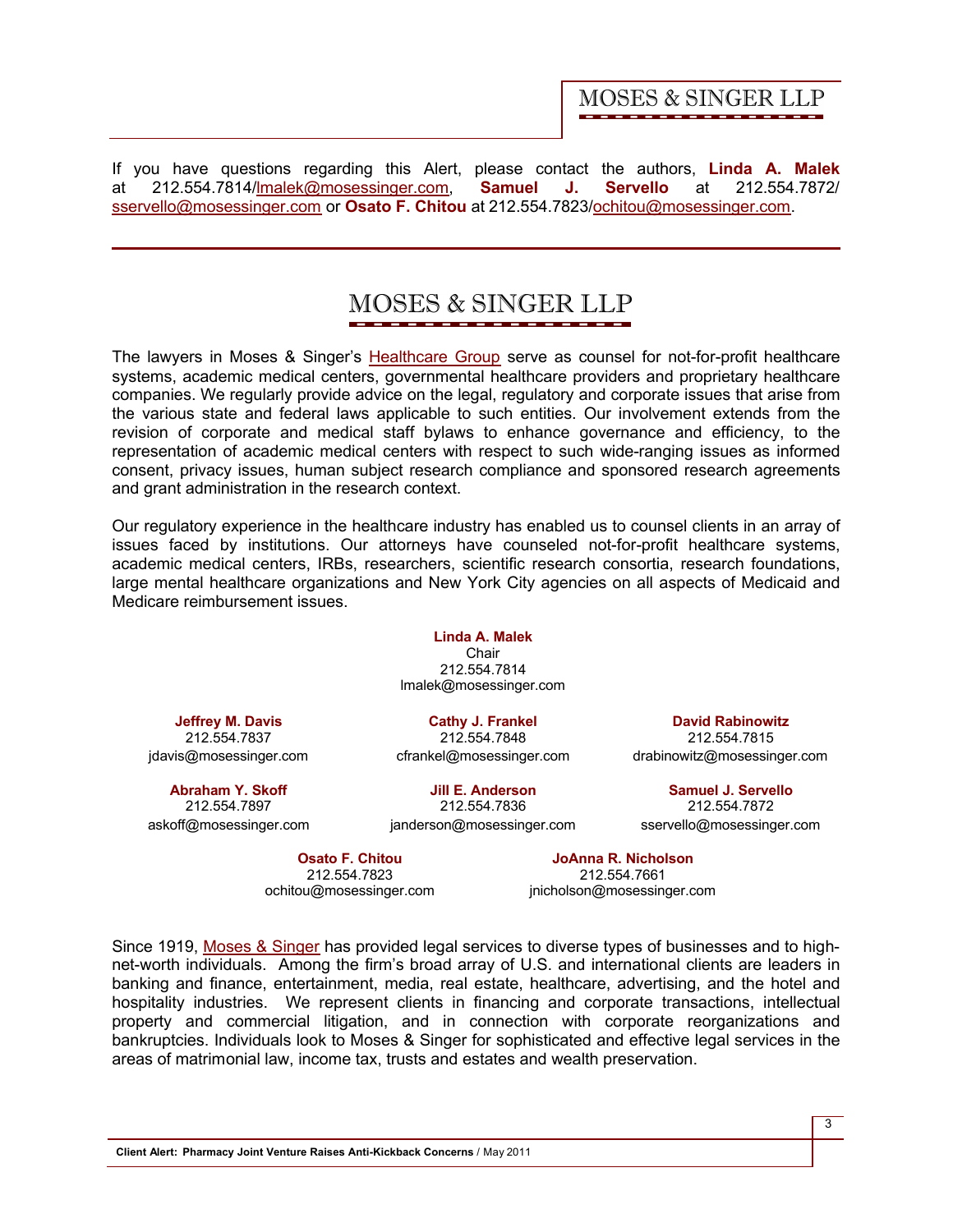In a world of giant, multi-office law businesses assembled by mergers, built on associate leverage and driven by billable hour quotas, the needs of clients can get lost. Moses & Singer offers a difference. That difference is the attention of leading practitioners – partners in the firm – with the experience and knowledge to provide our clients creative, cost effective, result-oriented representation. The direct involvement of our partners means aggressive, focused problem solving. The firm's attorneys concentrate their practices in the following areas:

- · Advertising
- · Asset Protection
- · Banking and Finance
- · Business Reorganization, Bankruptcy and Creditors' Rights
- · Corporate/M&A
- · Employment and Labor
- · Entertainment
- Global Outsourcing and Procurement
- · Healthcare
- · Hotel and Hospitality
- Income Tax
- Intellectual Property
- · International Trade
- · Internet/Technology
- · Legal Ethics & Law Firm Practice
- · Litigation
- · Matrimonial and Family Law
- · Privacy
- · Private Funds
- · Promotions
- · Real Estate
- · Securities and Capital Markets
- · Trusts and Estates

The Chrysler Building 405 Lexington Avenue New York, NY 10174-1299 Tel: 212.554.7800 Fax: 212.554.7700

2200 Fletcher Avenue Fort Lee, NJ 07024 Tel: 201.363.1210 Fax: 201.363.9210 Abraham Y. Skoff, Esq. Managing Attorney for New Jersey



Moses & Singer LLP is the New York City law firm member of the MSI Global Alliance (MSI). MSI is one of the world's leading international alliances of independent legal and accounting firms, with over 250 member firms in 100 countries <www.msiglobal.org.>

#### Disclaimer

Viewing this or contacting Moses & Singer LLP does not create an attorney-client relationship.

This is intended as a general comment on certain developments in the law. It does not contain a complete legal analysis or constitute an opinion of Moses & Singer LLP or any member of the firm on the legal issues herein described. This contains information that may be modified or rendered incorrect by future legislative or judicial developments. It is recommended that readers not rely on this general guide in structuring or analyzing individual transactions or matters but that professional advice be sought in connection with any such transaction or matter.